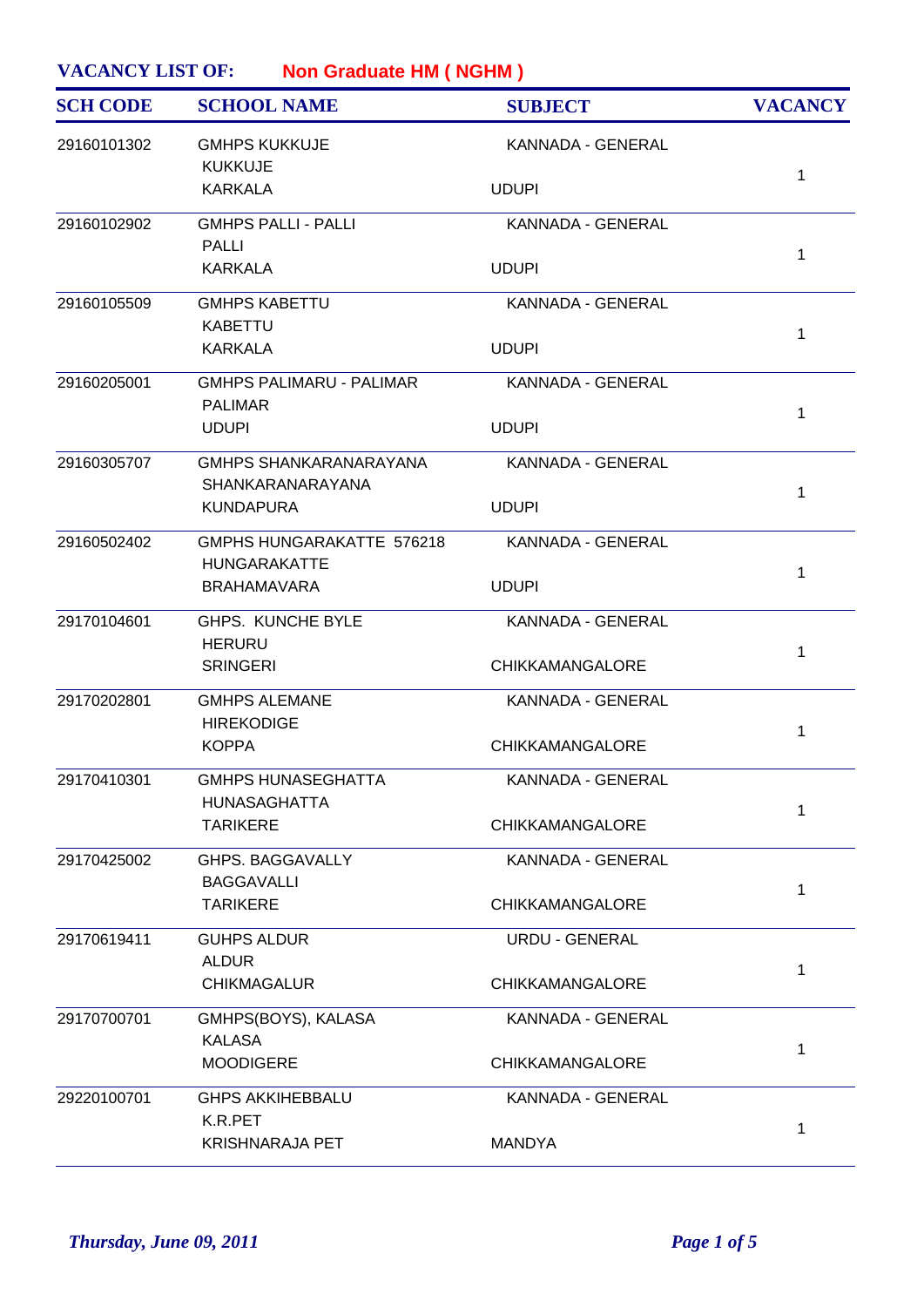| <b>SCH CODE</b> | <b>SCHOOL NAME</b>                              | <b>SUBJECT</b>        | <b>VACANCY</b> |
|-----------------|-------------------------------------------------|-----------------------|----------------|
| 29220128101     | <b>GHPS SHEELANERE</b><br>K.R.PET               | KANNADA - GENERAL     |                |
|                 | <b>KRISHNARAJA PET</b>                          | <b>MANDYA</b>         | $\mathbf{1}$   |
| 29220128701     | <b>GHPS SINDHAGHATTA</b>                        | KANNADA - GENERAL     |                |
|                 | K.R.PET<br><b>KRISHNARAJA PET</b>               | <b>MANDYA</b>         | 1              |
| 29220135301     | <b>GHPS BOYS HOSAHOLALU</b><br>K.R.PET          | KANNADA - GENERAL     |                |
|                 | <b>KRISHNARAJA PET</b>                          | <b>MANDYA</b>         | $\mathbf{1}$   |
| 29220204401     | <b>GHPS DODDA ARASINAKERE</b><br><b>MADDUR</b>  | KANNADA - GENERAL     |                |
|                 | <b>MADDUR</b>                                   | <b>MANDYA</b>         | 1              |
| 29220204601     | <b>GHPS GEJJALAGERE</b><br><b>MADDUR</b>        | KANNADA - GENERAL     |                |
|                 | <b>MADDUR</b>                                   | <b>MANDYA</b>         | $\mathbf 1$    |
| 29220207801     | <b>GHPS KADU KOTTANA HALLI</b><br><b>MADDUR</b> | KANNADA - GENERAL     |                |
|                 | <b>MADDUR</b>                                   | <b>MANDYA</b>         | $\mathbf{1}$   |
| 29220218301     | <b>GHPS BOYS MADDUR</b>                         | KANNADA - GENERAL     |                |
|                 | <b>MADDUR</b><br><b>MADDUR</b>                  | <b>MANDYA</b>         | 1              |
| 29220304501     | <b>GHPS DUGGANAHALLI</b><br><b>MALAVALLY</b>    | KANNADA - GENERAL     |                |
|                 | <b>MALAVALLY</b>                                | <b>MANDYA</b>         | $\mathbf 1$    |
| 29220309504     | <b>GUHPS KIRUGAVALU</b>                         | URDU - GENERAL        |                |
|                 | MALAVALLY<br>MALAVALLY                          | <b>MANDYA</b>         | 1              |
| 29220410705     | <b>GHPS KOTTATTHI</b>                           | KANNADA - GENERAL     |                |
|                 | <b>MANDYA SOUTH</b><br>MANDYA SOUTH             | <b>MANDYA</b>         | $\mathbf 1$    |
| 29220421103     | GUHPS GUTTALU COLONY                            | <b>URDU - GENERAL</b> |                |
|                 | <b>MANDYA SOUTH</b><br><b>MANDYA SOUTH</b>      | <b>MANDYA</b>         | 1              |
| 29220538801     | <b>GHPS NAGAMANGALA</b>                         | KANNADA - GENERAL     |                |
|                 | NAGAMANGALA<br>NAGAMANGALA                      | <b>MANDYA</b>         | $\mathbf 1$    |
| 29220538901     | <b>GHPS GIRLS NAGAMANGALA</b>                   | KANNADA - GENERAL     |                |
|                 | NAGAMANGALA<br>NAGAMANGALA                      | <b>MANDYA</b>         | 1              |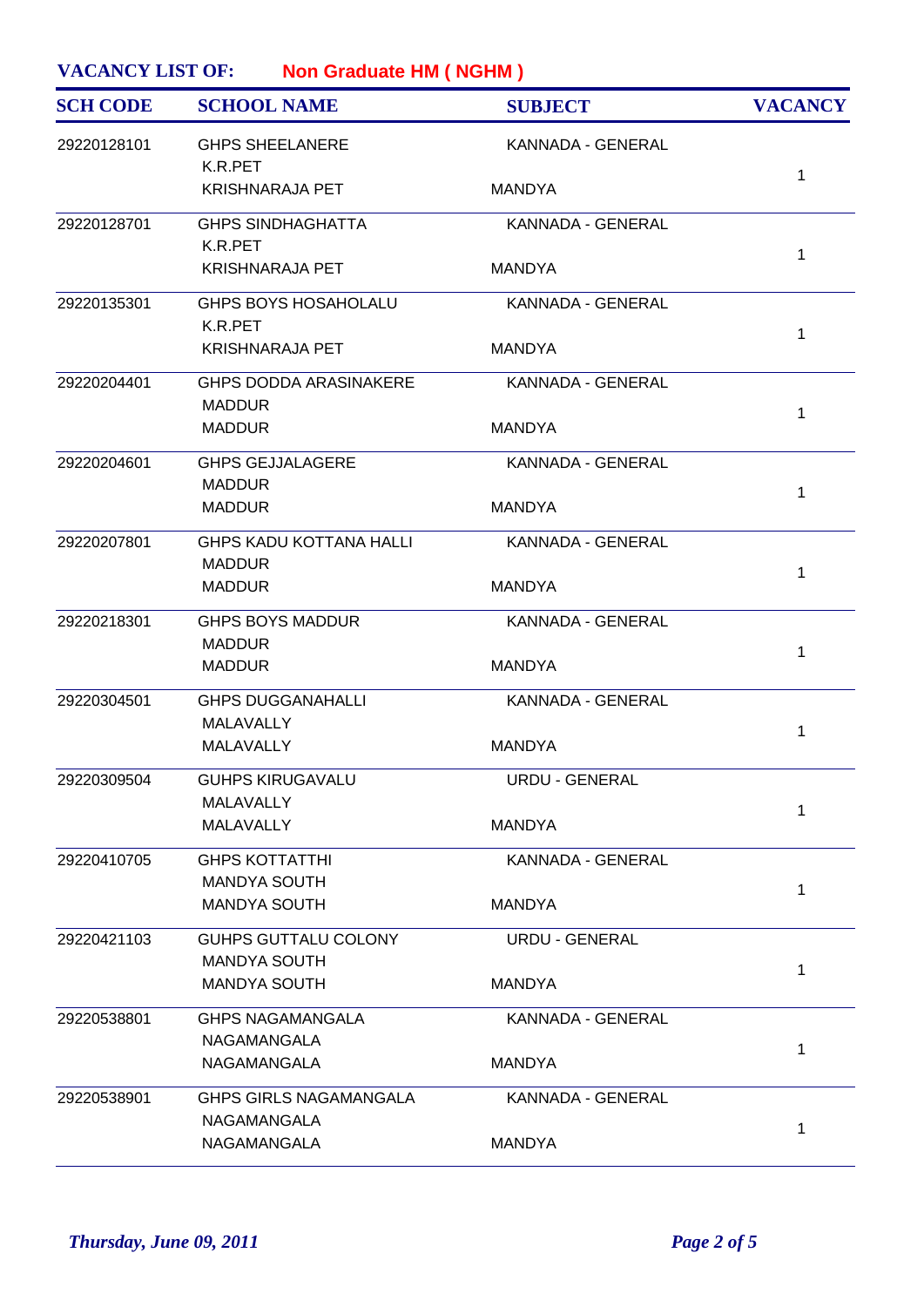| <b>SCH CODE</b> | <b>SCHOOL NAME</b>                                | <b>SUBJECT</b>        | <b>VACANCY</b> |
|-----------------|---------------------------------------------------|-----------------------|----------------|
| 29220539001     | <b>GUHPS NAGAMANGALA</b><br>NAGAMANGALA           | <b>URDU - GENERAL</b> |                |
|                 | NAGAMANGALA                                       | <b>MANDYA</b>         | 1              |
| 29220603403     | <b>GHPS CHINAKURALI</b>                           | KANNADA - GENERAL     |                |
|                 | <b>PANDAVAPURA</b><br>PANDAVAPURA                 | <b>MANDYA</b>         | $\mathbf{1}$   |
| 29220609506     | <b>GHPS BOYS MELUKOTE</b><br>PANDAVAPURA          | KANNADA - GENERAL     |                |
|                 | PANDAVAPURA                                       | <b>MANDYA</b>         | 1              |
| 29220618401     | <b>GHPS PANDAVAPURA</b><br>PANDAVAPURA            | KANNADA - GENERAL     |                |
|                 | <b>PANDAVAPURA</b>                                | <b>MANDYA</b>         | 1              |
| 29220705503     | <b>GHPS K.SHETTAHALLI</b><br><b>SRIRANGAPATNA</b> | KANNADA - GENERAL     | 1              |
|                 | <b>SRIRANGA PATNA</b>                             | <b>MANDYA</b>         |                |
| 29220711602     | <b>GHPS MAIN GANJAM</b><br><b>SRIRANGAPATNA</b>   | KANNADA - GENERAL     | $\mathbf{1}$   |
|                 | <b>SRIRANGA PATNA</b>                             | <b>MANDYA</b>         |                |
| 29220803701     | <b>GHPS CHANDAGALU</b>                            | KANNADA - GENERAL     |                |
|                 | <b>MANDYA NORTH</b><br><b>MANDYA NORTH</b>        | <b>MANDYA</b>         | 1              |
| 29220811101     | <b>GHPS SHIVALLI</b>                              | KANNADA - GENERAL     |                |
|                 | <b>MANDYA NORTH</b><br><b>MANDYA NORTH</b>        | <b>MANDYA</b>         | 1              |
| 29230203601     | <b>GHPBS BASAVAPATNA</b>                          | KANNADA - GENERAL     |                |
|                 | <b>BASAVA PATNA</b>                               |                       | 1              |
|                 | ARAKALAGUDU                                       | <b>HASSAN</b>         |                |
| 29230217502     | <b>GHPS MALLIPATTANA</b>                          | KANNADA - GENERAL     |                |
|                 | <b>MALLIPATTANA</b><br>ARAKALAGUDU                | <b>HASSAN</b>         | 1              |
| 29230402802     | <b>GHPS BIKKODU</b>                               | KANNADA - GENERAL     |                |
|                 | <b>BIKKODU</b>                                    |                       | 1              |
|                 | <b>BELUR</b>                                      | <b>HASSAN</b>         |                |
| 29230511001     | <b>GHPS KEMBALU</b>                               |                       |                |
|                 | <b>KEMBALU</b><br>CHANNARAYAPATNA                 | <b>HASSAN</b>         | 1              |
| 29240101701     | <b>GUPS, CHENNAITHODY</b>                         | KANNADA - GENERAL     |                |
|                 | <b>CHENNAITHODY</b><br><b>BANTWAL</b>             | DAKSHINA KANNADA      | 1              |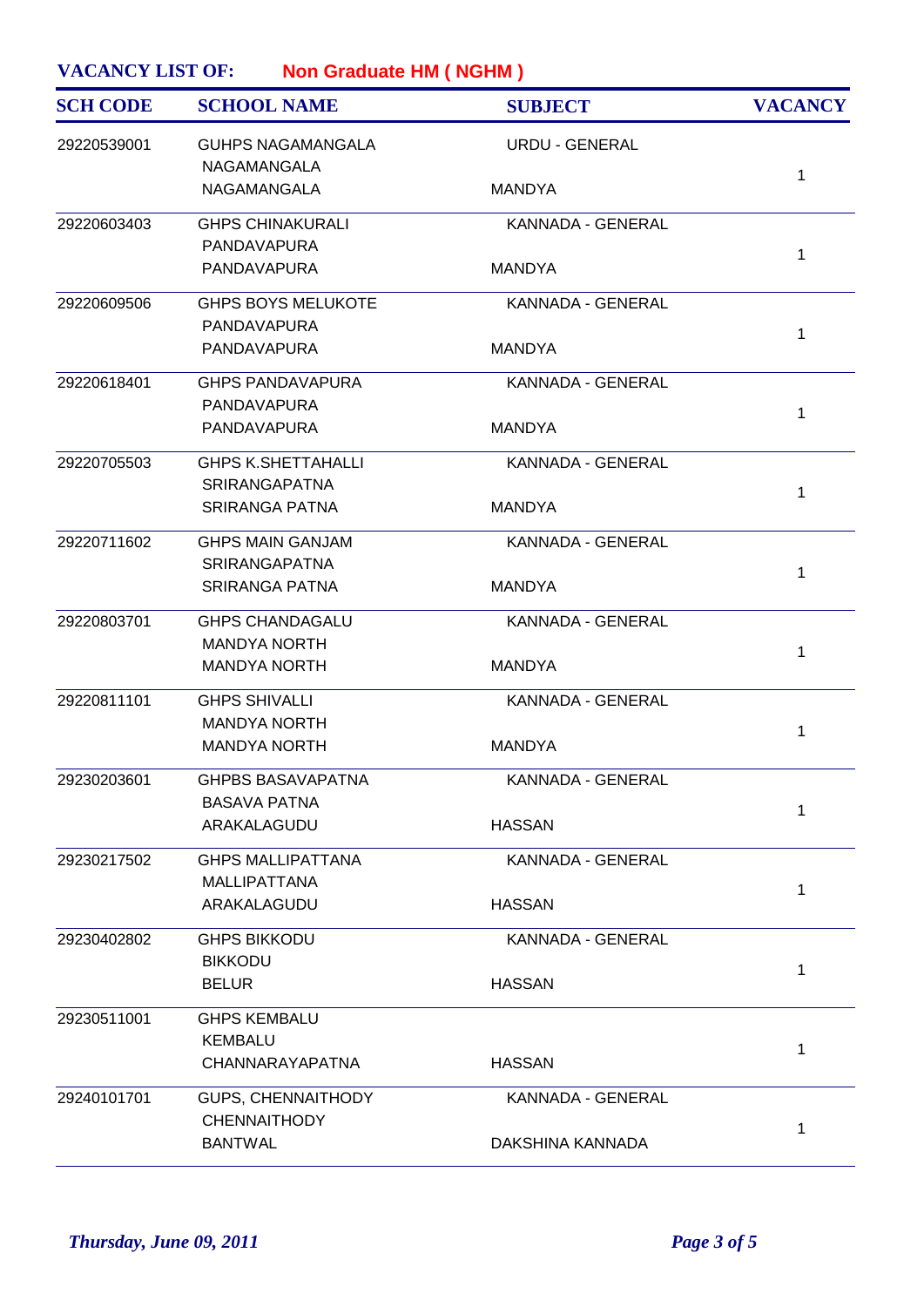| <b>SCH CODE</b> | <b>SCHOOL NAME</b>                            | <b>SUBJECT</b>    | <b>VACANCY</b> |
|-----------------|-----------------------------------------------|-------------------|----------------|
| 29240102602     | GUPS, KADESHWALYA<br><b>KADESHWALYA</b>       | KANNADA - GENERAL | 1              |
|                 | <b>BANTWAL</b>                                | DAKSHINA KANNADA  |                |
| 29240103102     | GUPS, MITHANADKA<br><b>KAROPADY</b>           | KANNADA - GENERAL |                |
|                 | <b>BANTWAL</b>                                | DAKSHINA KANNADA  | $\mathbf{1}$   |
| 29240107702     | GUPS, ULI<br>ULI                              | KANNADA - GENERAL |                |
|                 | <b>BANTWAL</b>                                | DAKSHINA KANNADA  | 1              |
| 29240300902     | GMUPS, NALYAPADAVU<br>WARD NO-21              | KANNADA - GENERAL |                |
|                 | <b>MANGALORE CITY</b>                         | DAKSHINA KANNADA  | $\mathbf 1$    |
| 29240500302     | GMUPS, PANJA<br>AIVATHOKLU                    | KANNADA - GENERAL |                |
|                 | <b>SULLIA</b>                                 | DAKSHINA KANNADA  | 1              |
| 29240608003     | GUPS, KATIPALLA-6TH BLOCK<br><b>KATIPALLA</b> | KANNADA - GENERAL |                |
|                 | <b>MANGALORE TALUK</b>                        | DAKSHINA KANNADA  | $\mathbf{1}$   |
| 29240608806     | <b>GMUPS, THIRUVAIL</b><br><b>THIRUVAIL</b>   | KANNADA - GENERAL |                |
|                 | <b>MANGALORE TALUK</b>                        | DAKSHINA KANNADA  | 1              |
| 29240700701     | GUPS, KALLAMUNDKUR<br>KALLAMUNDKUR            | KANNADA - GENERAL |                |
|                 | <b>MOODABIDRE</b>                             | DAKSHINA KANNADA  | 1              |
| 29240703301     | GUPS, KALLABETTU<br>WARD NO-11                | KANNADA - GENERAL |                |
|                 | <b>MOODABIDRE</b>                             | DAKSHINA KANNADA  | 1              |
| 29260303701     | <b>GHPS KYATHANAHALLI</b><br>KYATHANA HALII   | KANNADA - GENERAL |                |
|                 | H.D.KOTE                                      | <b>MYSORE</b>     | 1              |
| 29260909201     | <b>GHPS HADINARU</b>                          | KANNADA - GENERAL |                |
|                 | <b>HADENARU</b><br>NANJANAGUD                 | <b>MYSORE</b>     | 1              |
| 29261001901     | <b>GHPS CHAPPARADA HALLI</b>                  | KANNADA - GENERAL |                |
|                 | <b>CHAPPARADA HALLI</b><br>PERIYA PATNA       | <b>MYSORE</b>     | 1              |
| 29261006401     | <b>GHPS ALANAHALLI</b>                        | KANNADA - GENERAL |                |
|                 | ALANAHALLI<br>PERIYA PATNA                    | <b>MYSORE</b>     | 1              |